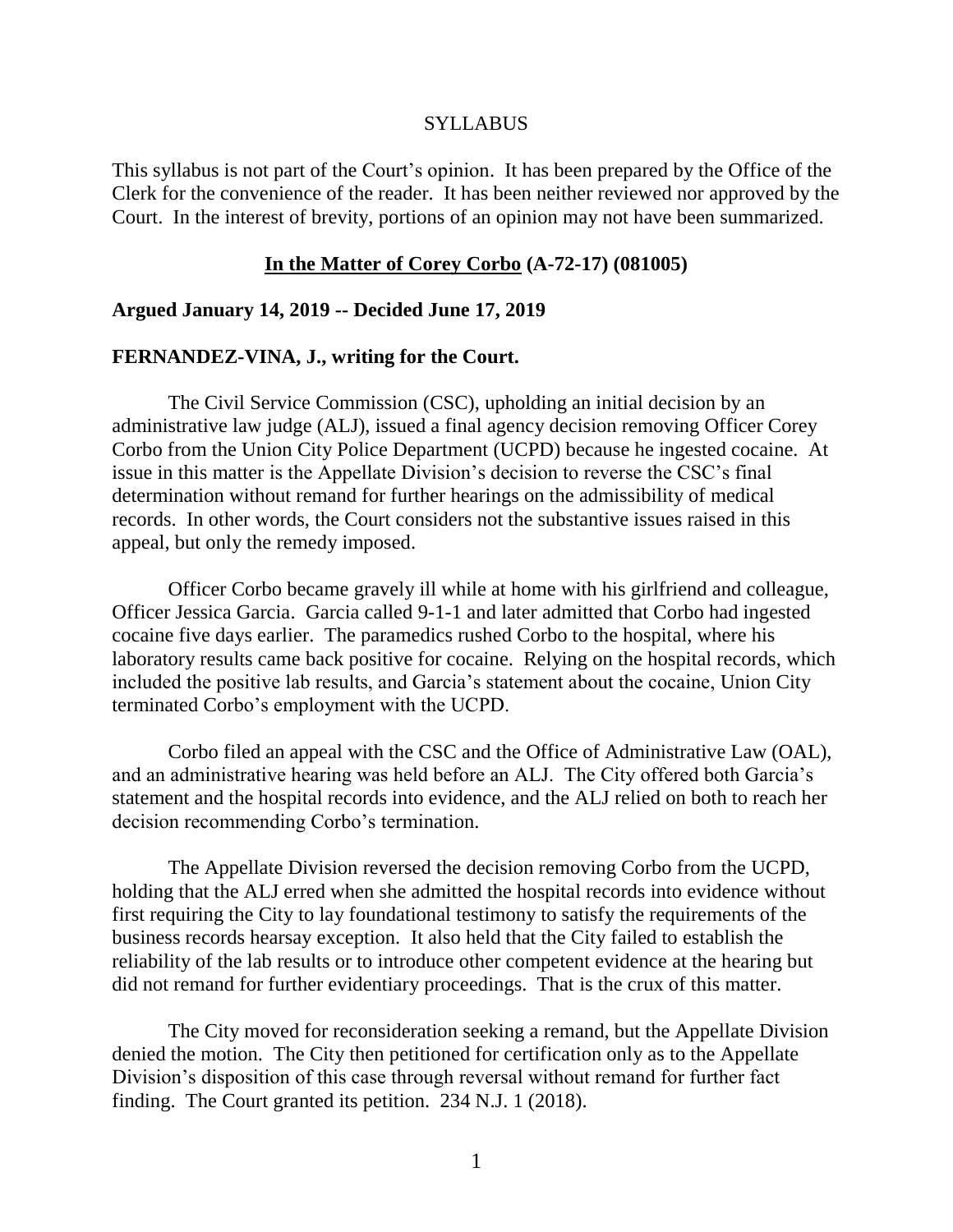**HELD:** The Court modifies the judgment of the Appellate Division and remands this matter to the OAL for further proceedings to allow the City the opportunity to demonstrate that the hospital records are admissible as business records, and the opportunity to present any other theories of admissibility.

1. Case law demonstrates that the preferred remedy to rectify procedural errors at the administrative level is a remand. Depriving a litigant of an opportunity to adjudicate its case on the merits runs counter to the well-established goals of the Court's jurisprudence. (pp. 10-12)

2. The Appellate Division's remedy of reversing the ALJ's determination without remand prevents the City from arguing its case on the merits. The preferred remedy to rectify procedural errors at the administrative level is to remand the matter to allow for further evidentiary findings. (p. 12)

3. The Court does not consider the underlying evidentiary issues raised in this case or disturb determinations as to those issues. The Court makes no evidential rulings. (p. 13)

**The remedy imposed by the Appellate Division is MODIFIED, and the matter is REMANDED to the Office of Administrative Law for further proceedings.**

**CHIEF JUSTICE RABNER and JUSTICES LaVECCHIA, ALBIN, PATTERSON, and SOLOMON join in JUSTICE FERNANDEZ-VINA'S opinion. JUSTICE TIMPONE did not participate.**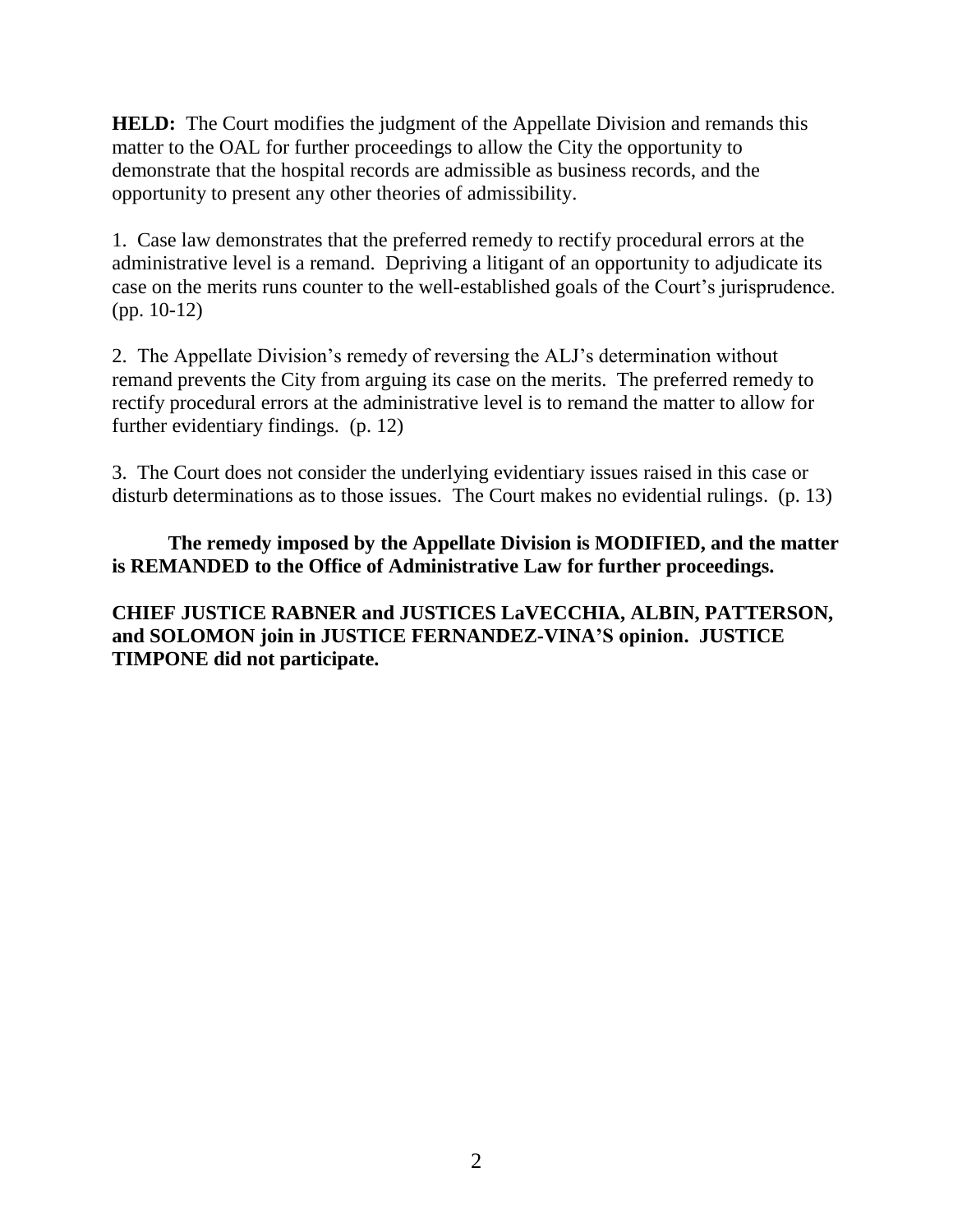## SUPREME COURT OF NEW JERSEY

A-72 September Term 2017

081005

| In the Matter of Corey Corbo,<br>Union City Police Department. |                          |  |
|----------------------------------------------------------------|--------------------------|--|
| On certification to the Superior Court,<br>Appellate Division. |                          |  |
| Argued<br>January 14, 2019                                     | Decided<br>June 17, 2019 |  |

Andrew Gimigliano argued the cause for appellant Union City Police Department (O'Toole Scrivo Fernandez Weiner Van Lieu, attorneys; Andrew Gimigliano and Juan C. Fernandez, of counsel and on the briefs, and Kenneth B. Goodman, on the briefs).

Joshua M. Forsman argued the cause for respondent Corey Corbo (Caruso Smith Picini, attorneys; Steven J. Kaflowitz, on the brief).

JUSTICE FERNANDEZ-VINA delivered the opinion of the Court.

The Civil Service Commission (CSC), upholding an initial decision by an administrative law judge (ALJ), issued a final agency decision removing Officer Corey Corbo from the Union City Police Department (UCPD) because he ingested cocaine. At issue in this matter is the Appellate Division's decision to reverse the CSC's final determination without remand for further hearings on the admissibility of medical records. In other words, we consider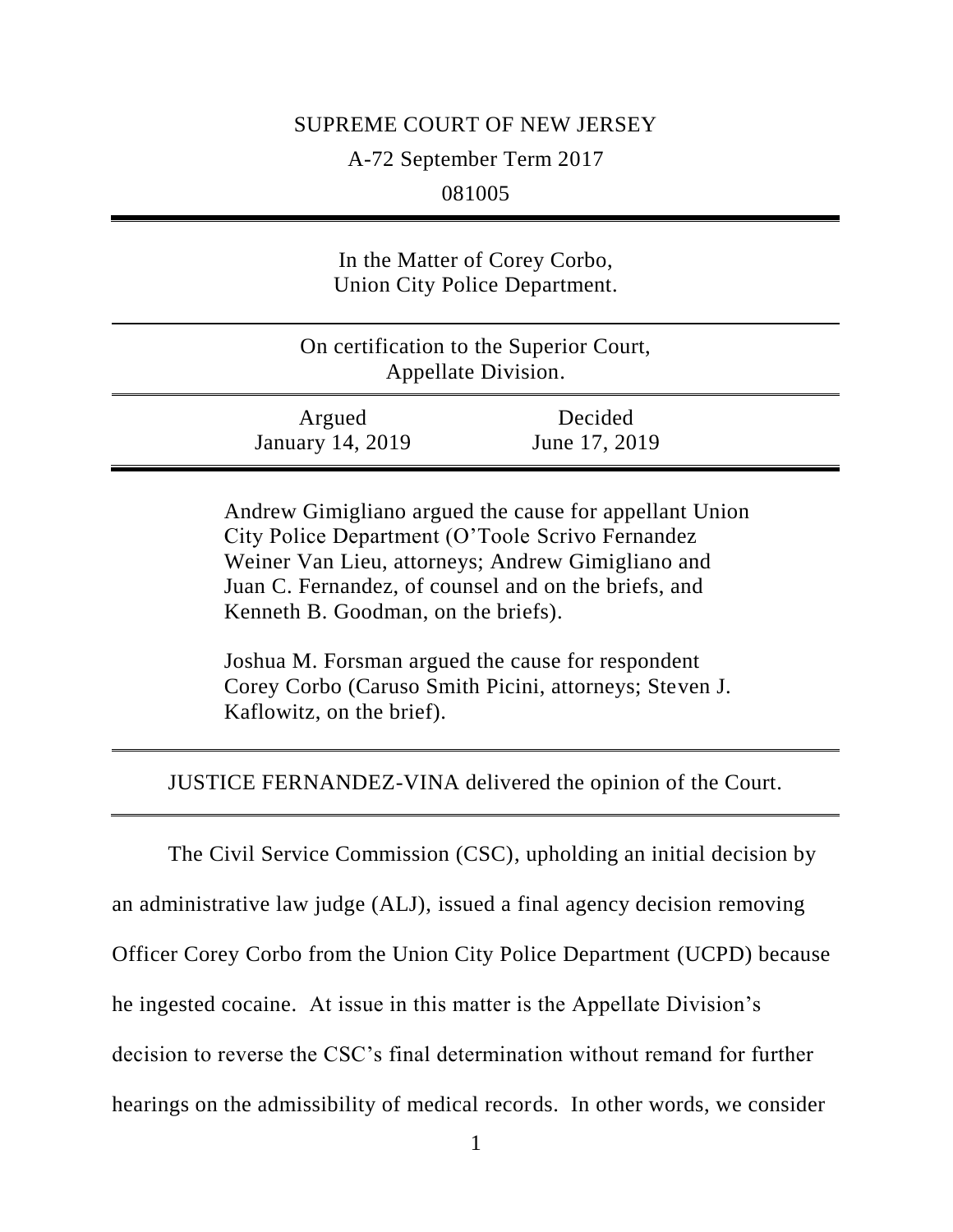not the substantive issues raised in this appeal, but only the remedy imposed by the Appellate Division based on its resolution of those issues.

Officer Corbo became gravely ill while at home with his girlfriend and colleague, Officer Jessica Garcia. Garcia called 9-1-1 and later admitted that Corbo had ingested a "bump" of cocaine five days earlier. The paramedics rushed Corbo to the hospital, where his laboratory results came back positive for cocaine. Relying on the hospital records, which included the positive lab results, and Garcia's statement about the cocaine, Union City terminated Corbo's employment with the UCPD.

Corbo filed an appeal with the CSC and the Office of Administrative Law (OAL), and an administrative hearing was held before an ALJ. The City offered both Garcia's statement and the hospital records into evidence, and the ALJ relied on both to reach her decision recommending Corbo's termination.

The Appellate Division reversed, holding that the ALJ erred when she admitted the hospital records into evidence without first requiring the City to lay foundational testimony to satisfy the requirements of the business records hearsay exception. It also held that the City failed to establish the reliability of the lab results. Since no competent evidence was introduced at the ALJ hearing, the Appellate Division reversed the decision to remove Corbo.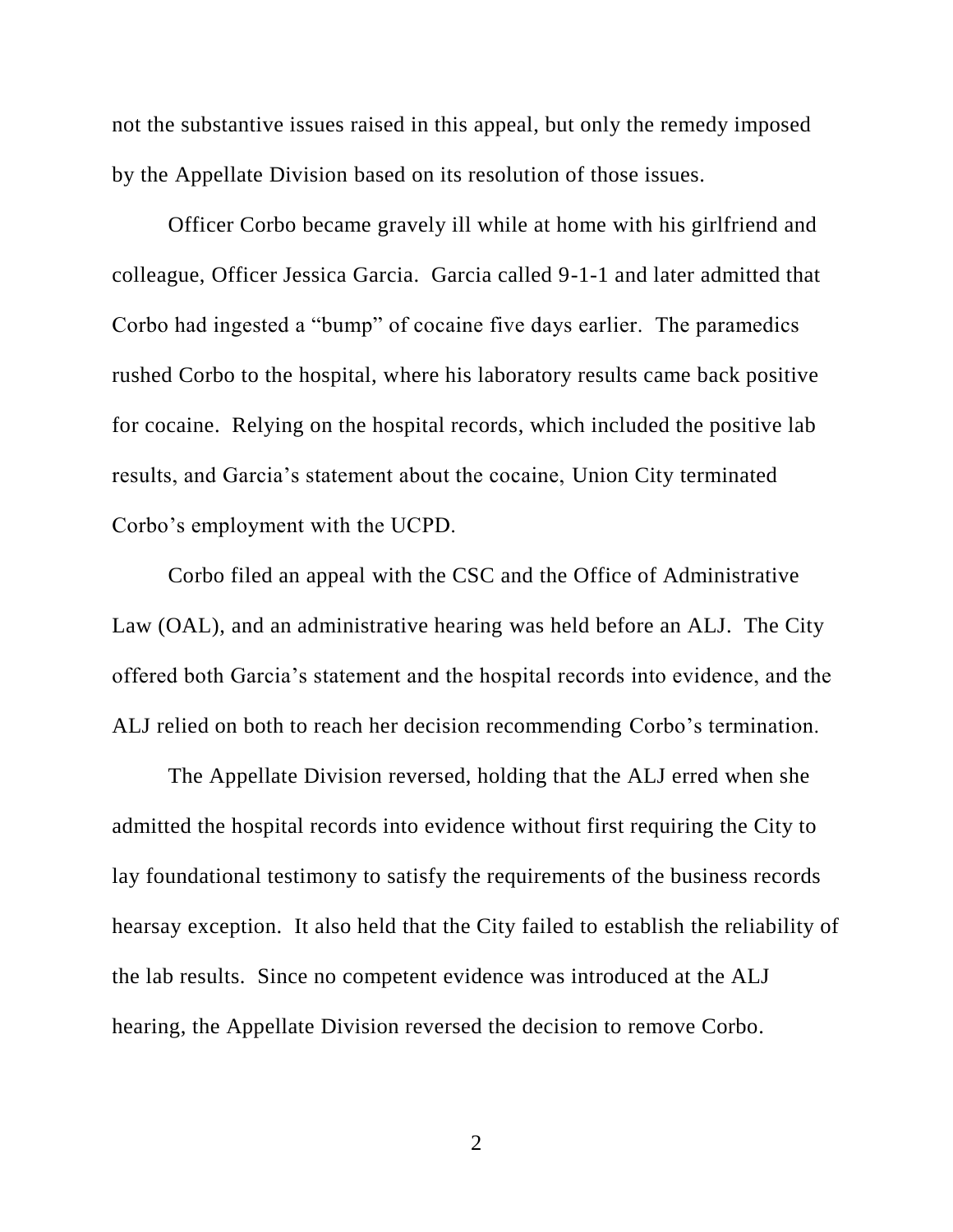The Appellate Division did not, however, order a remand for further evidentiary proceedings. That is the crux of this matter. While Corbo argues that the Appellate Division did not remand because it believed the City's case was built upon unreliable hearsay evidence, the City asks this Court to remand so that it will have the opportunity to adjudicate its case on the merits. We agree with the City. Accordingly, we do not disturb the Appellate Division's decision that the evidence relied on by the OAL was hearsay. We modify the remedy and remand this matter to the OAL to allow the City the opportunity to offer foundational testimony to establish the admissibility of the medical records.

# I.

### A.

On June 11, 2014, Officer Corey Corbo was at his home in Monroe Township with his girlfriend, Officer Jessica Garcia. Both were members of the UCPD. That day, Garcia called 9-1-1 because Corbo began convulsing and was struggling to breath. His lips were purple, and he had vomited on his chest. Emergency personnel arrived and immediately began CPR on Corbo.

Officer Jamey DiGrazio of the Monroe Township Police Department was dispatched to the scene after receiving a report of an unconscious unresponsive male. The emergency medical personnel already on the scene informed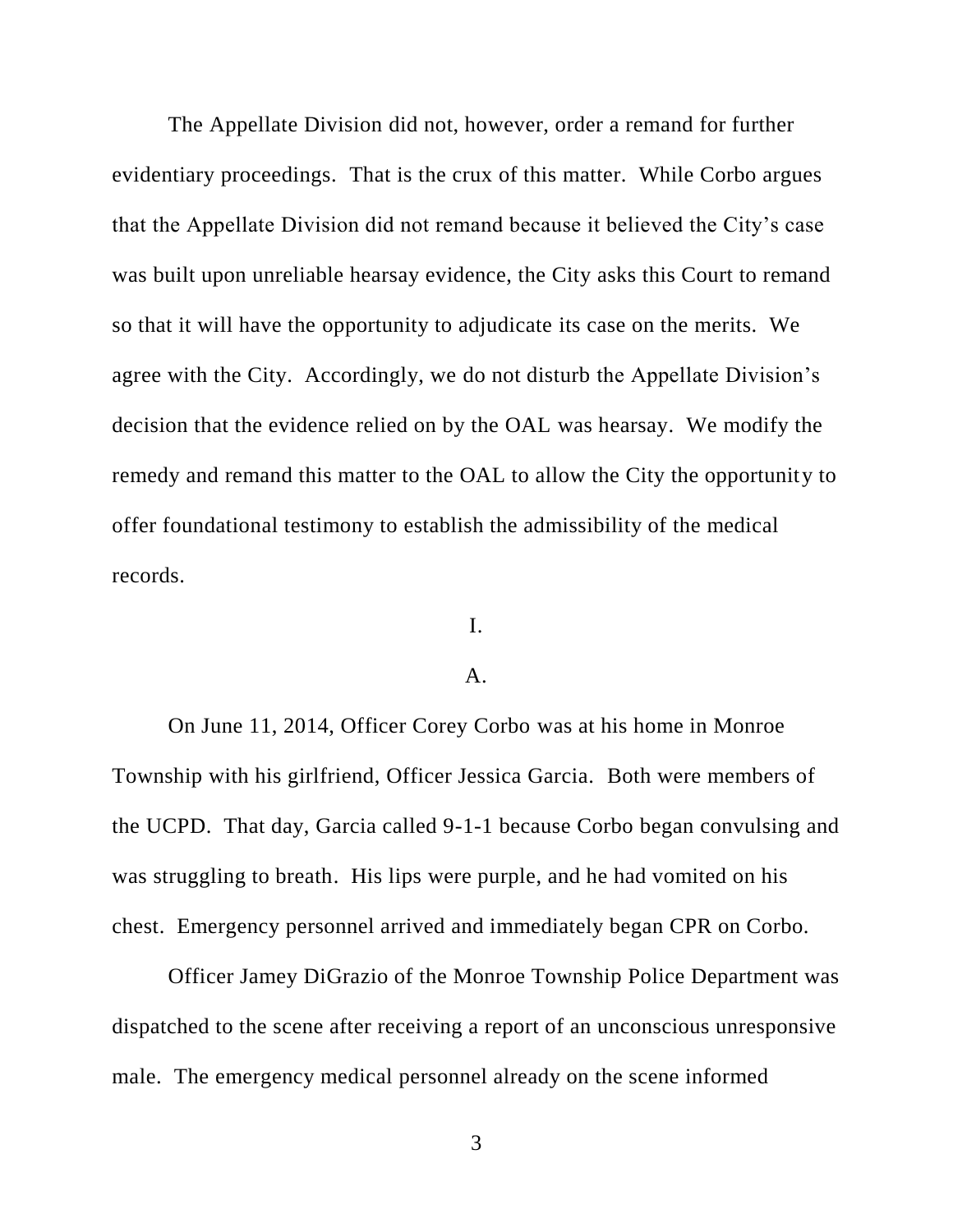DiGrazio that both Corbo and the reporting party, Garcia, were police officers. DiGrazio proceeded to talk with Garcia, who appeared "visibly upset," "worked up, anxious . . . [and] breathing more heavily." DiGrazio "told her that [Corbo's] health was failing fast" and he needed to know whether Corbo "had ingested anything that may help [the] paramedics give him better care." Garcia replied, "[Corbo] did a bump about five days ago." DiGrazio then asked, "A bump of what?" Garcia answered, "Cocaine." Garcia then asked DiGrazio not to tell anyone about the cocaine use, but he advised her that he could not make any promises because the medical personnel needed to know in order to possibly save Corbo's life. DiGrazio then informed the medical personnel of Corbo's alleged cocaine ingestion.

Corbo was taken to the Raritan Bay Medical Center (Raritan Bay) by ambulance for further treatment. Upon his admission, Raritan Bay collected a urine sample from Corbo and conducted a laboratory analysis of the sample for medical treatment purposes only. According to the hospital's laboratory results, Corbo's urine tested positive for the presence of cocaine, opiates, and benzodiazepine.

The Monroe Township Police Department notified the UCPD about the incident and provided DiGrazio's incident report. This triggered an internal investigation into Corbo's fitness for duty by the UCPD's Internal Affairs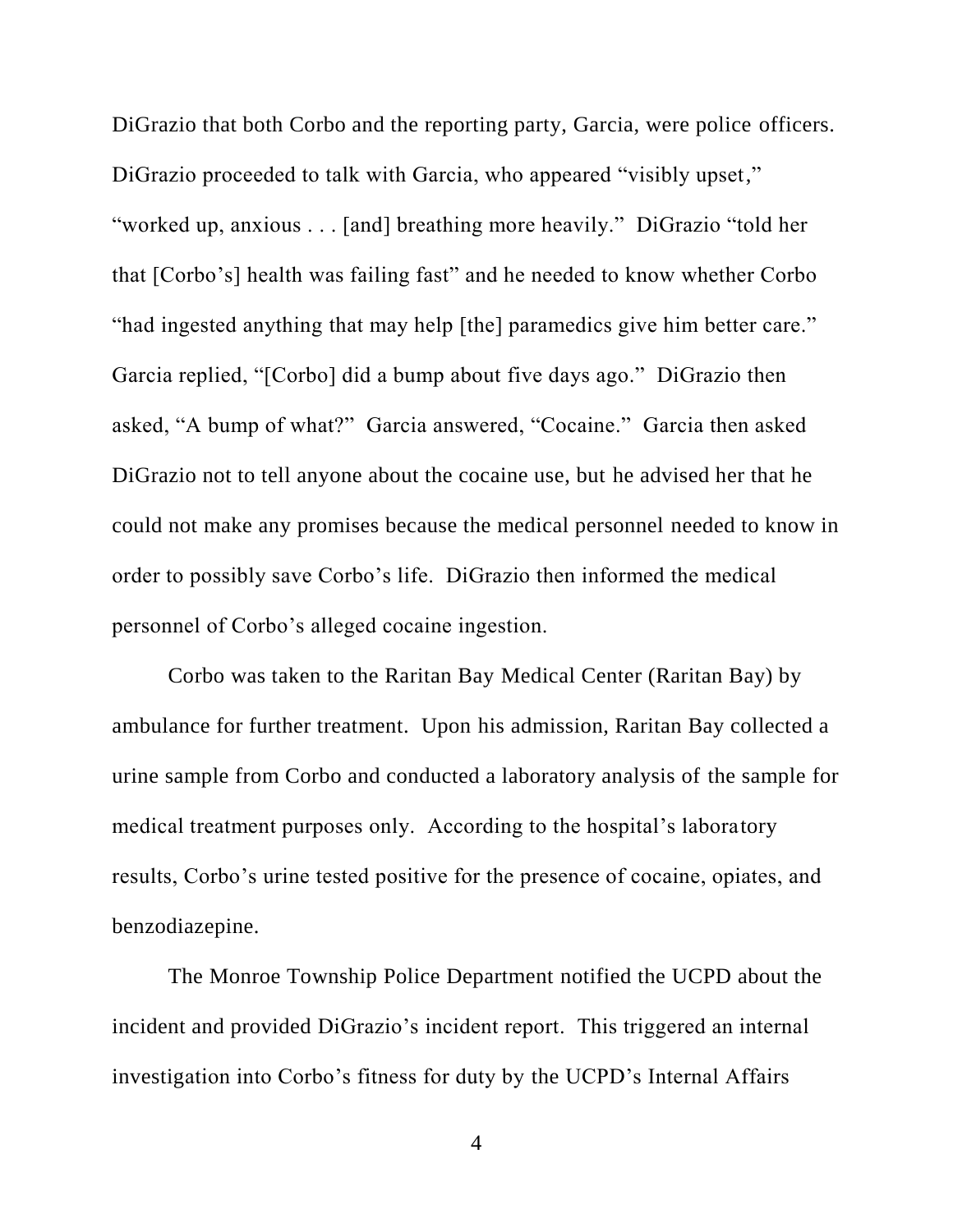Department (IAD). As part of its investigation, the IAD interviewed DiGrazio, ordered Corbo to turn over his medical records, and, once he had sufficiently recovered and was discharged from the hospital, interviewed Corbo in the presence of his attorney. The IAD ultimately recommended that the UCPD terminate Corbo's employment.

On June 30, 2014, the Chief of the UCPD suspended Corbo immediately without pay based on the internal investigation. The UCPD also served Corbo with a Preliminary Notice of Disciplinary Action, advising him of his removal on charges arising from his positive urine test for cocaine. The Preliminary Notice advised Corbo that he was removed from his position as a police officer, effective July 16, 2014. Following a disciplinary hearing, the UCPD served Corbo with a Final Notice of Disciplinary Action on February 10, 2015.

### B.

# 1.

Corbo appealed his Final Notice by filing a Major Discipline Appeal Form with the CSC and the OAL. An administrative hearing was held before an ALJ, who affirmed the disciplinary action entered in the Final Notice, concluding that the City's decision was "supported by the preponderance of the credible evidence [in] its determination to remove [Corbo]." The ALJ determined that Officer Garcia's statement about Corbo's alleged ingestion of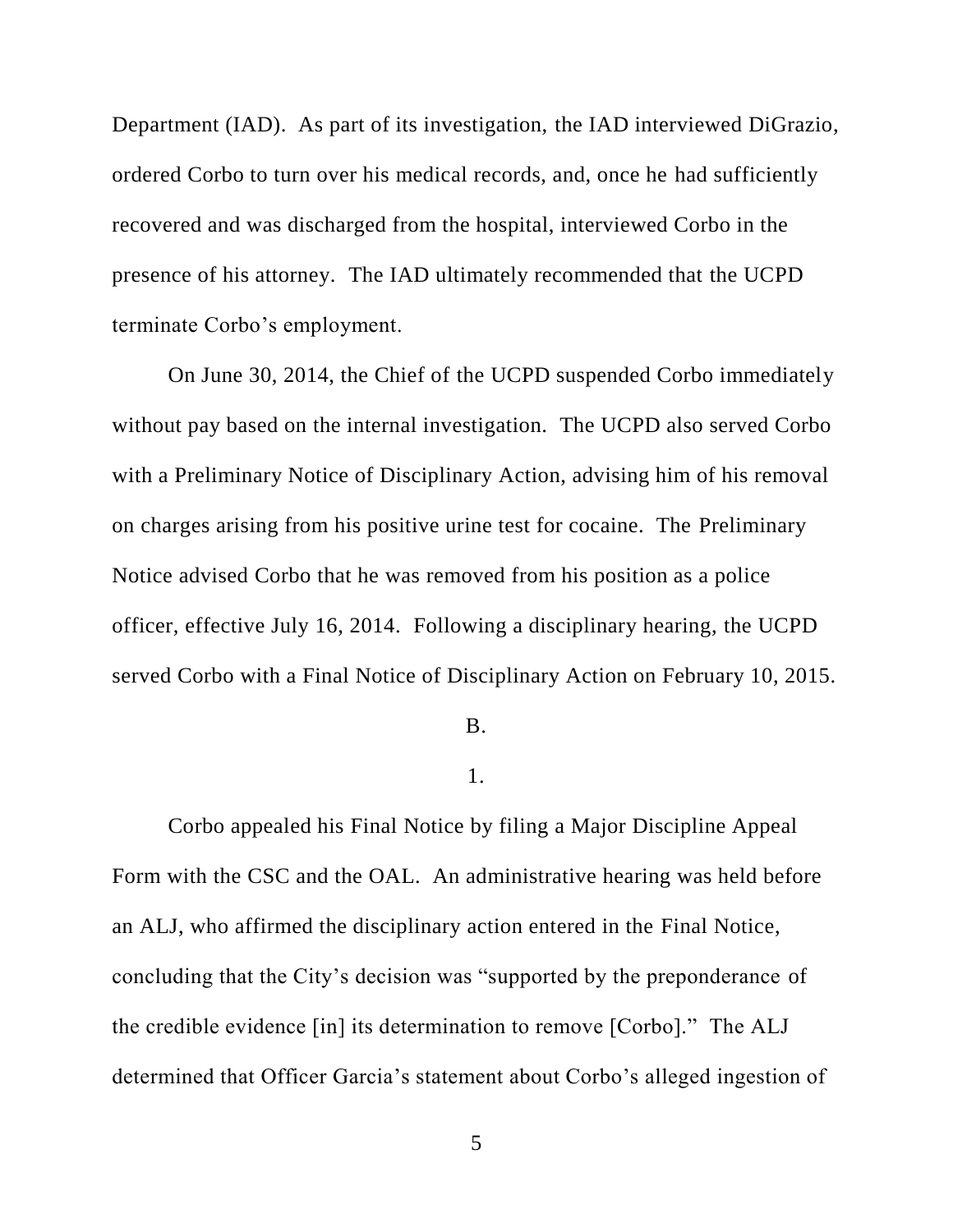the bump of cocaine was indeed hearsay, because neither party called her to testify at the hearing. However, the ALJ found Garcia's statement admissible under the excited utterance hearsay exception, N.J.R.E.  $803(c)(2)$ , because Garcia's statement related to a startling event -- Corbo's convulsions, his struggle for air, and his loss of consciousness -- and was made while Garcia was under the stress of excitement caused by seeing her boyfriend intubated and removed from the home by medical personnel.

Once the ALJ concluded "that Officer Garcia's statement constitute[d] admissible evidence as an exception to the general rule against hearsay," she relied on the residuum rule<sup>1</sup> to find that Garcia's excited utterance was foundational and competent evidence that was "supported by the hospital's objective and independent verification of a cocaine metabolite" in Corbo's system. The ALJ did not find it necessary to qualify the results of the hospital's drug screening test because it was an "independent hospital test" that was conducted "for medical lifesaving purposes," and it merely buttressed the "separate and voluntary statement of Garcia."

 $\overline{a}$ 

<sup>&</sup>lt;sup>1</sup> The residuum rule, N.J.A.C. 1:1-15.5(a), "allows the administrative law judge the discretion to admit hearsay evidence into the hearing record," Aqua Beach Condo. Ass'n v. Dep't of Cmty. Affairs, 186 N.J. 5, 14 (2006), provided that "some legally competent evidence . . . exist[s] to support each ultimate finding of fact to an extent sufficient to provide assurances of reliability and to avoid the fact or appearance of arbitrariness," N.J.A.C. 1:1-15.5(b).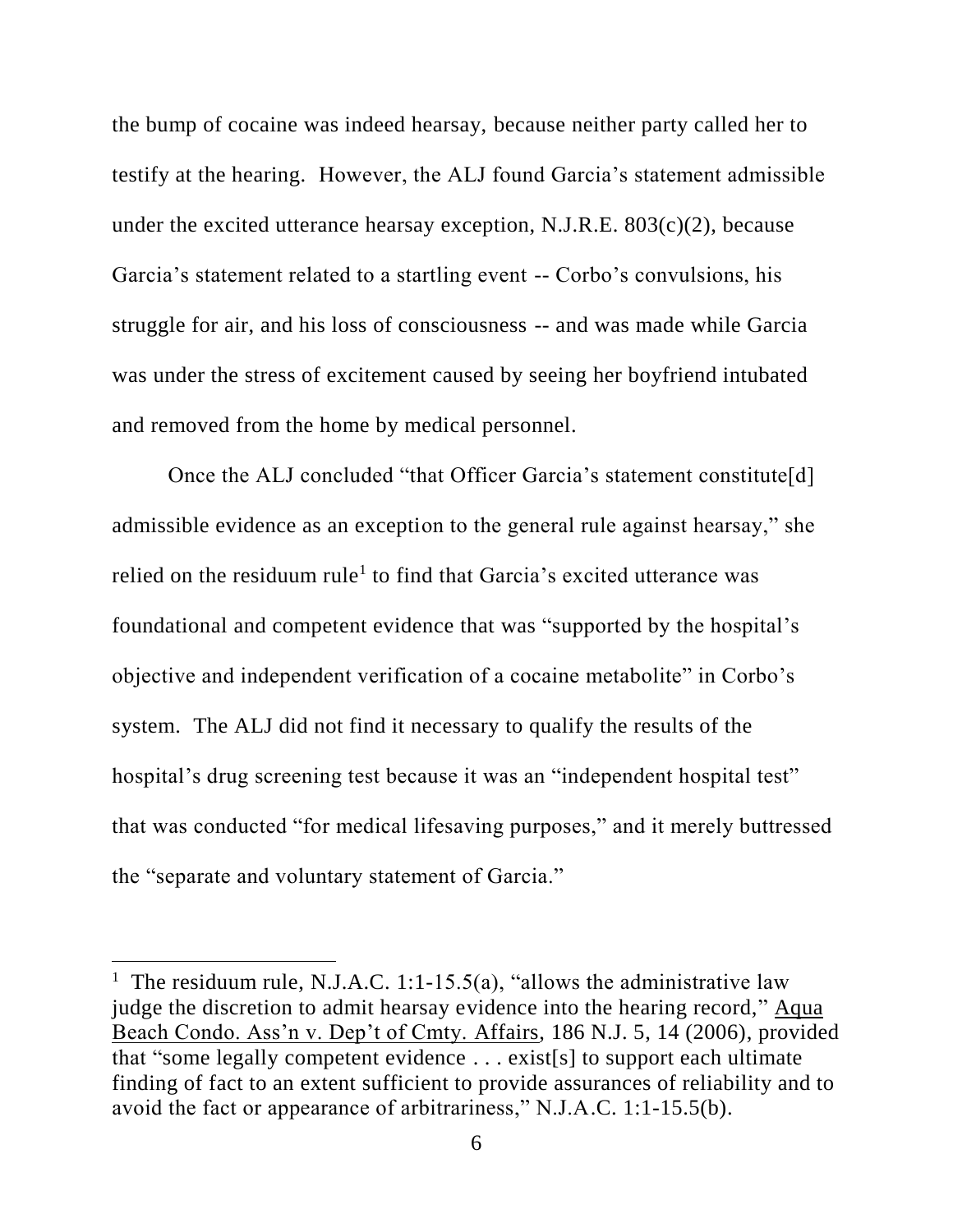The ALJ filed her Initial Decision with the CSC for consideration in accordance with N.J.S.A. 52:14B-10(c), and the ALJ's recommended decision was "deemed adopted" as the CSC's final decision on July 25, 2016, pursuant to N.J.S.A.  $40A:14-204.<sup>2</sup>$  Accordingly, the CSC upheld Corbo's removal.

### 2.

Corbo appealed to the Appellate Division. In an unpublished decision, the court reversed the CSC's Final Administrative Action because "no competent evidence was introduced to prove Corbo's ingestion of cocaine." The court determined that both of the City's proofs presented before the ALJ -- Garcia's statement to DiGrazio about Corbo's ingestion of the cocaine, and the medical records containing the lab results -- were both inadmissible hearsay. Even though the City was not bound by the rules of evidence in an administrative hearing, the court observed, "[h]earsay cannot buttress hearsay under the residuum rule."

As to the issue central to this matter -- the determination not to remand the matter to the OAL for further proceedings -- the Appellate Division held

l

 $2$  At the time the ALJ filed her Initial Decision with the CSC, the CSC did not have the required number of commissioners to constitute a quorum. Without a quorum, the CSC could not adopt, reject, or modify the ALJ's decision within the prescribed period, and therefore the ALJ's recommended decision was "deemed adopted."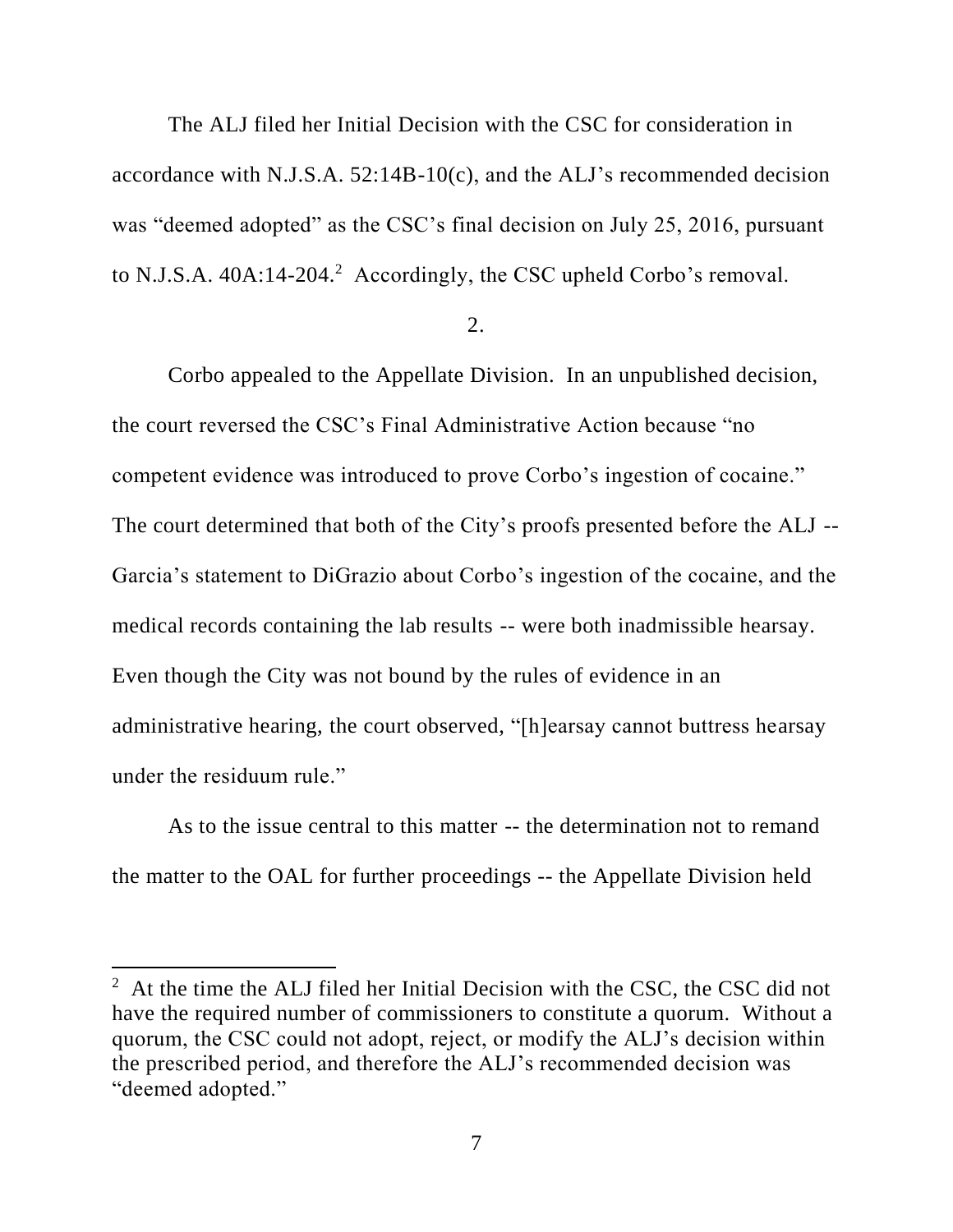that Corbo's medical records, as well as the lab results embedded in those records, "were not properly admitted as business records." While it acknowledged that courts "routinely permit[] the admission of medical records," (quoting Konop v. Rosen, 425 N.J. Super. 391, 403 (App. Div. 2012)), the Appellate Division indicated that the City failed to offer any additional proof to justify allowing the medical records into evidence. The court described it as "inexplicable" that "no hospital personnel" or "any other witness" testified at the hearing to establish that the medical records satisfied any of the requisite conditions for admissibility. It also held that Corbo's lab results, which were embedded in the medical records, were inadmissible because the "record is also bereft of any proofs." Since no competent evidence was introduced, the court declared that it was "compelled to reverse the decision" removing Corbo from the UCPD.

The City moved for reconsideration seeking a remand, but the Appellate Division denied the motion. The City then petitioned this Court for certification only as to the Appellate Division's disposition of this case through reversal without remand for further fact finding. We granted its petition. 234 N.J. 1 (2018).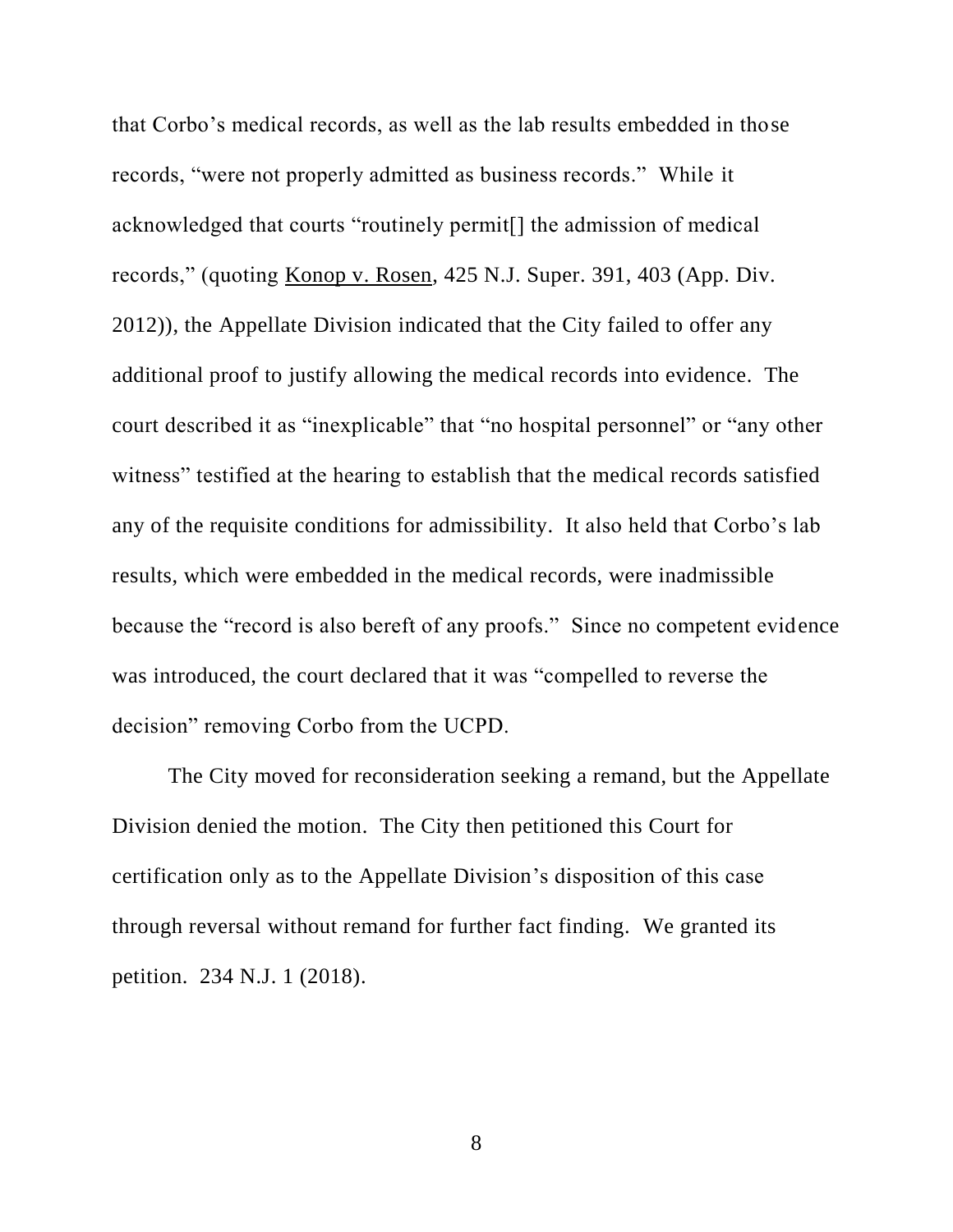A.

The City does not challenge the Appellate Division's determinations as to the evidentiary issues presented. It challenges only the remedy imposed. According to the City, the Appellate Division failed to consider that the City did not offer foundational testimony at the OAL because the ALJ admitted the medical records over Corbo's objection without requiring any testimony or additional evidence. The City contends that the ALJ's failure to require foundational testimony about Corbo's medical records was a process error, and it stresses that the Appellate Division never concluded that Corbo's medical records were substantively deficient. Indeed, the City notes that had the ALJ sustained Corbo's objection for lack of foundation, it would have had the opportunity to lay the proper foundation.

The City asserts that the Appellate Division's refusal to remand the matter and allow the opportunity to lay the proper foundation to establish a business records hearsay exception for Corbo's drug test "prevents this issue from being decided on the merits" and contravenes the preference for remand expressed in numerous published decisions by this Court and the Appellate Division. The City maintains that remand will not prejudice Corbo's defense, nor will it prevent him from having a full and fair opportunity to defend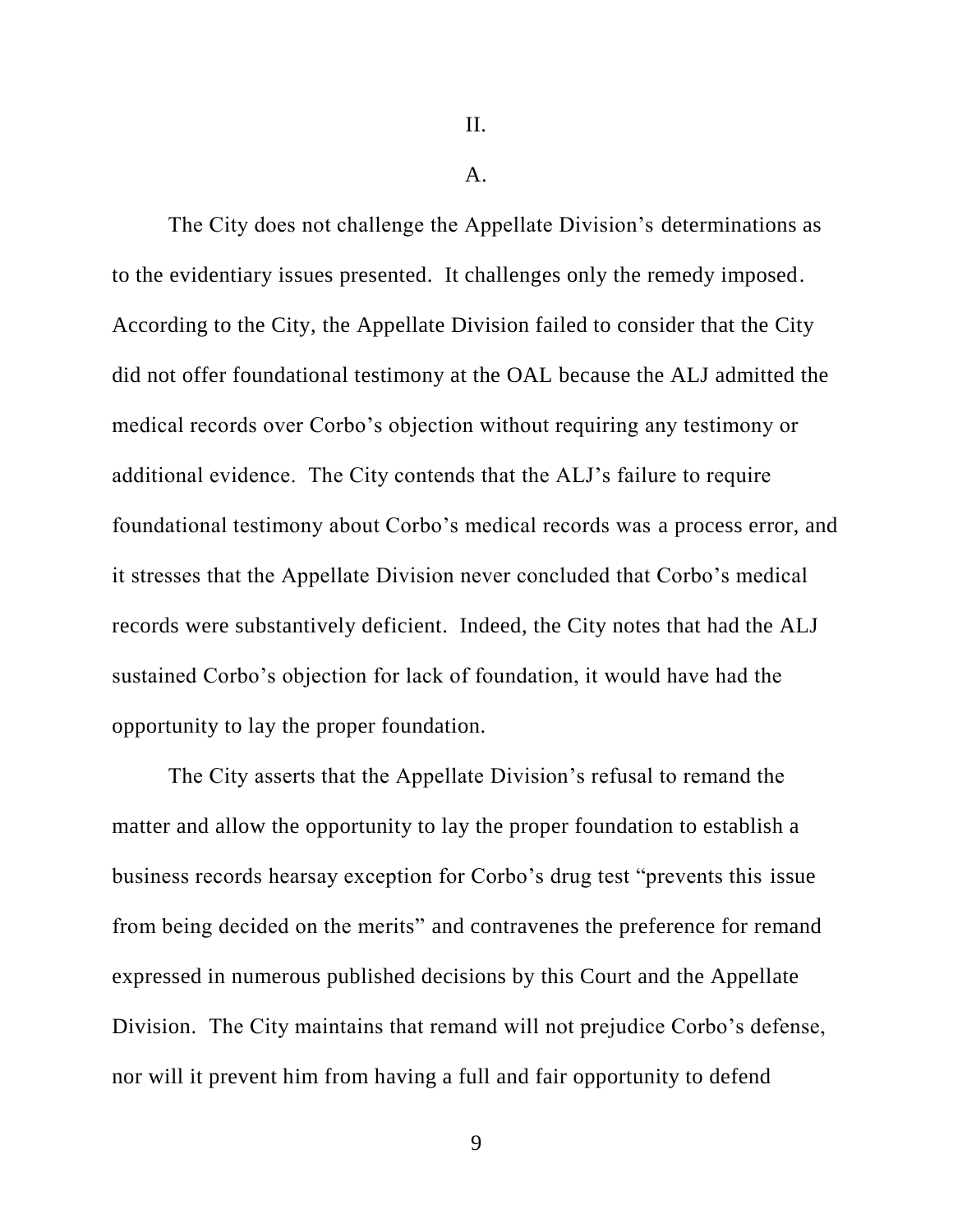himself. The City argues that reversal without remand, on the contrary, will ensure that the "City will suffer significant prejudice because Corbo, who tested positive for cocaine, will evade responsibility and sanction without a decision on the merits." As such, the City asks this Court to modify the decision of the Appellate Division and summarily remand this matter to the OAL to correct this error.

# B.

Corbo maintains that the Appellate Division did not err when it failed to remand the matter. In his view, the court's refusal to remand demonstrates that it concluded the ALJ's oversight was more than just a procedural error. Corbo asserts that the Appellate Division determined the evidence was insufficient, making remand unnecessary.

## III.

## A.

Case law demonstrates that the preferred remedy to rectify procedural errors at the administrative level is a remand. "When an administrative agency's decision is not accompanied by the requisite findings of fact and conclusions of law, the usual remedy is to remand the matter to the agency to correct this deficiency." DiMaria v. PFRS, 225 N.J. Super. 341, 347 (App. Div. 1988); see also Perez v. Pantasote, Inc., 95 N.J. 105, 118-120 (1984)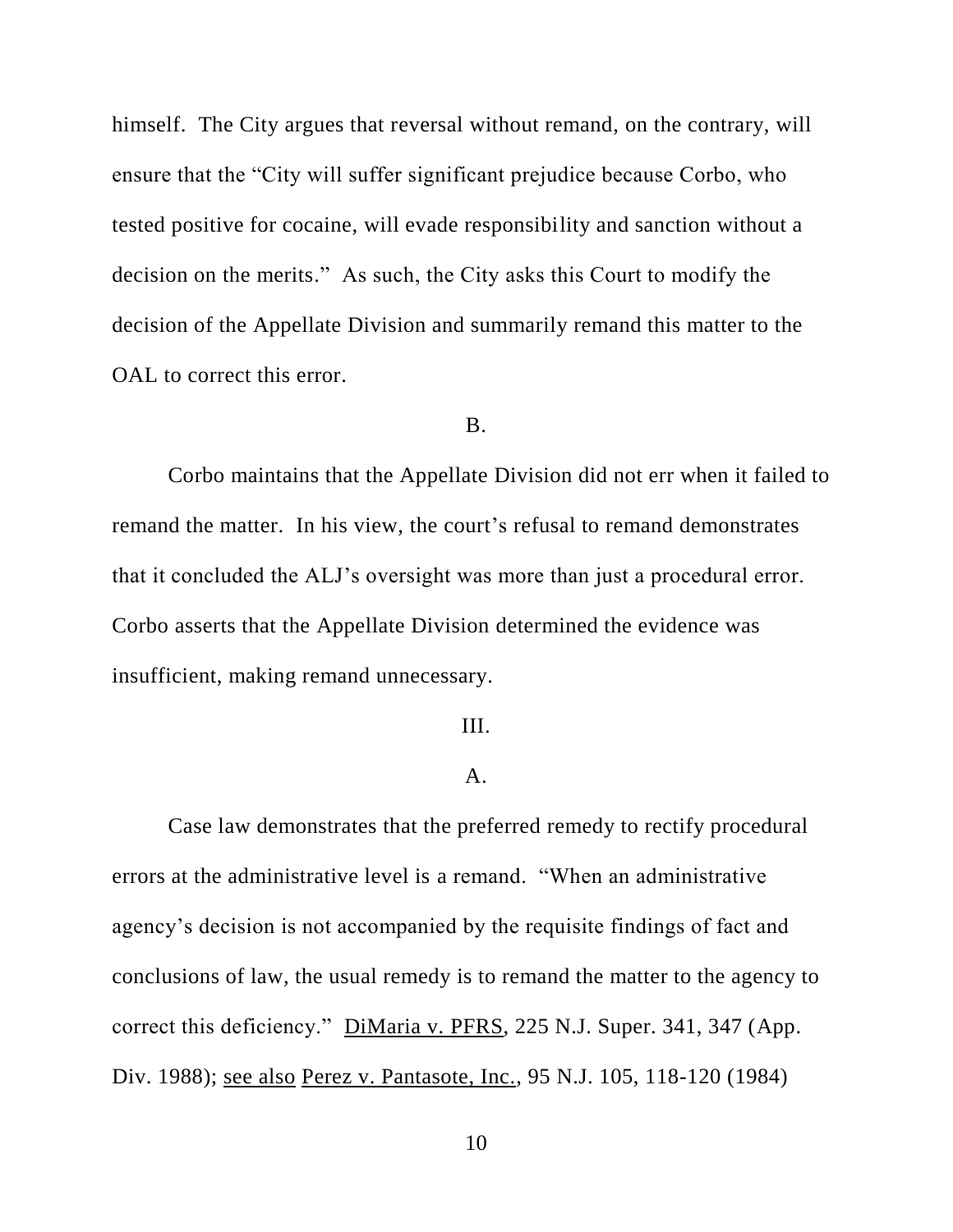(ordering remand because the Judge of Compensation failed to articulate whether claimant's functional disability was based upon demonstrable objective medical evidence); Katz v. Howell Twp., 67 N.J. 51, 63 (1975) (ordering remand because the Judge of Compensation did not sufficiently evaluate claimant's medical proofs, which would have enabled appellate review as to whether the agency's decision was supported by substantial credible proof); Kotlarich v. Mayor & Council of Borough of Ramsey, 51 N.J. Super. 520, 543 (App. Div. 1958) ("Ordinarily, when it becomes apparent . . . that the proofs to ground an agency's findings and conclusions are not sufficiently shown in the record . . . the proper practice is to remand the matter to the agency for a rehearing and redetermination.").

Furthermore, "[u]ntil courts have exhausted means of performing their shepherding function which do not terminate or deeply affect the outcome of a case, they ought not to bar a litigant's way to the courtroom." Audubon Volunteer Fire Co. No. 1 v. Church Constr. Co., 206 N.J. Super. 405, 407 (App. Div. 1986). Indeed, courts are "mindful of the well-established public policy disfavoring final dispositions based solely on procedural irregularities." SWH Funding Corp. v. Walden Printing Co., 399 N.J. Super. 1, 14 (App. Div. 2008). Further, it is important to note that "[c]ourts . . . have discretion to remand administrative action for further agency proceedings in the interest of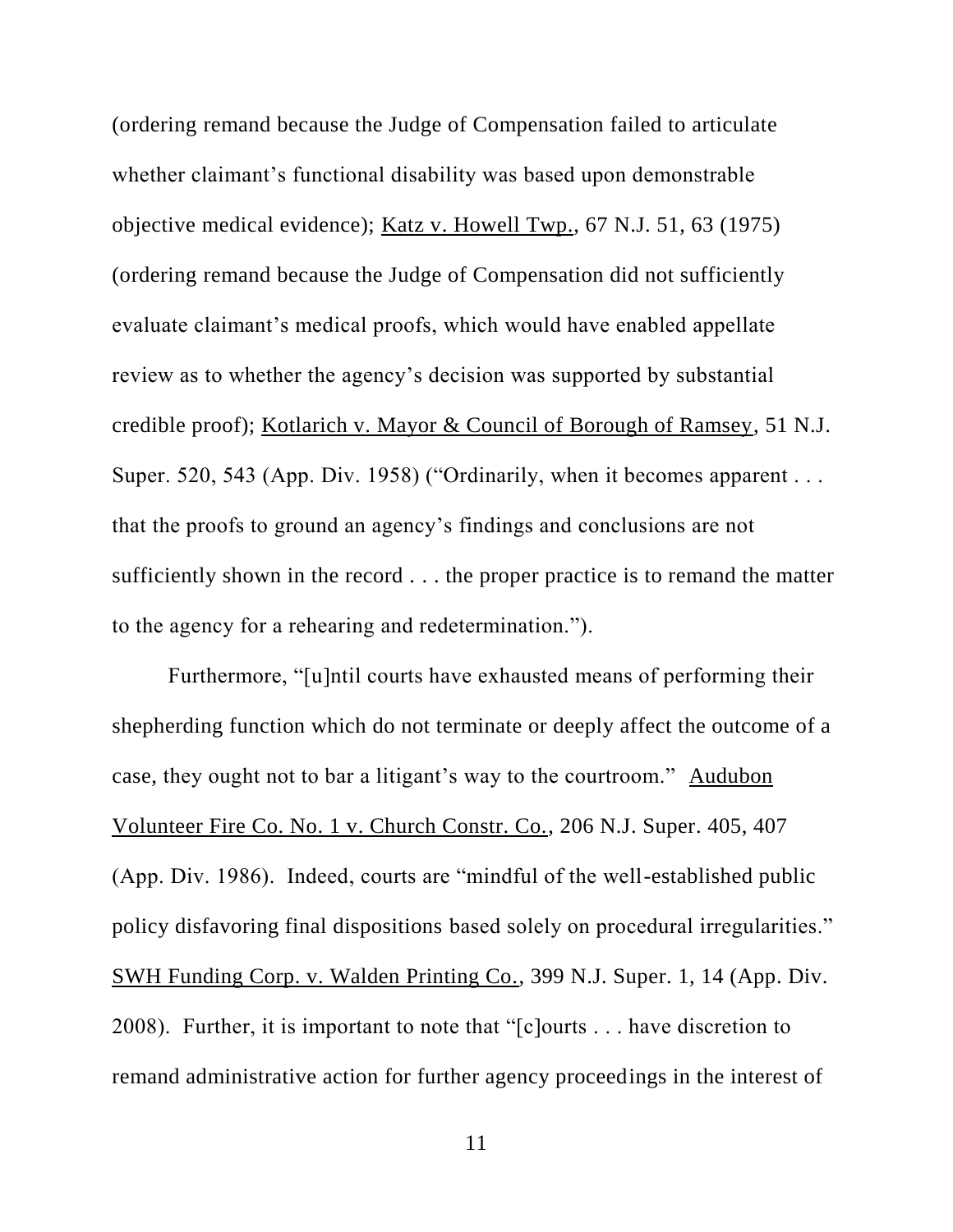justice" when determining whether an agency decision is "unsupported by substantial credible evidence." Texter v. Dep't of Human Servs., 88 N.J. 376, 382-83 (1982).

Depriving a litigant of an opportunity to adjudicate its case on the merits runs counter to the well-established goals of this Court's jurisprudence. See Rocci v. Ecole Secondaire Macdonald-Cartier, 165 N.J. 149, 166 (2000) (O'Hern, J., dissenting). This Court "has always recognized that 'justice is the polestar [of our judicial system] and our procedures must be moulded and applied with that in mind.'" Ibid. (alteration in original) (quoting N.J. Highway Auth. v. Renner, 18 N.J. 485, 495 (1955)). "[W]e have consistently held that 'the paramount policies of our law require that ... the plaintiff be afforded an opportunity to have the claim adjudicated on the merits.'" Ibid. (ellipsis in original) (quoting Crispin v. Volkswagenwerk, A.G., 96 N.J. 336, 338 (1984)).

## B.

The Appellate Division's remedy of reversing the ALJ's determination without remand prevents the City from arguing its case on the merits. The preferred remedy to rectify procedural errors at the administrative level is to remand the matter to allow for further evidentiary findings.